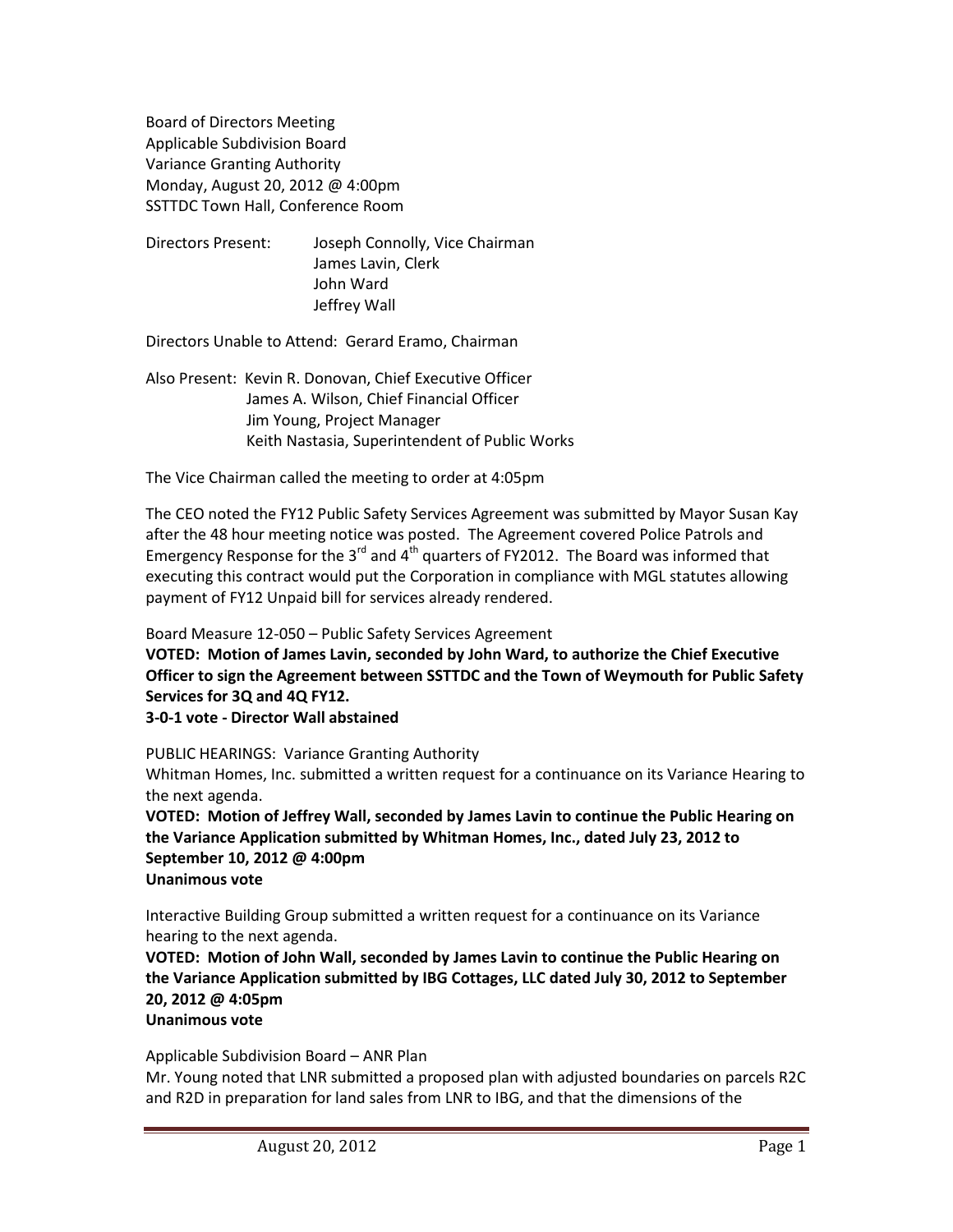proposed lots complied with the frontage requirements of the Zoning and Land Use By-Laws and fronted on a way that is shown on the Phase 1A Definitive Subdivision Plan dated March 7, 2012.

## Board Measure 12-048 – ANR Phase 1A Parcels R2C and R2D **VOTED: Motion of Jeffrey Wall, seconded by James Lavin, that approval under the Subdivision Control Law is not required for the parcel boundary adjustment as shown on the ANR Plan of Land dated August 7, 2012 Unanimous vote**

Phase 1A (P1A) Definitive Subdivision Plan Revision

Mr. Young reviewed LNR's application for the  $7<sup>th</sup>$  revision to P1A Definitive Subdivision Plan, to create lots associated with the next Whitman Homes & IBG development projects. The land is located between Stonehaven Dr., Parkview St. and Skye Lane. No infrastructure work was proposed in the application.

Mr. Wall voiced concern that fire apparatus would have difficult maneuvers in the alleyways; and was informed that the Weymouth Fire Department was in the process of reviewing the Site Plan application which included alleyway widths. Their comments were pending. Mr. Connolly was informed that the P1A Definitive Subdivision Plan created parcel lot lines for future land sales, and that the residential lots in the  $7<sup>th</sup>$  revision were part of Phase 1B development (501 units and beyond). The Board was informed that the 7th revision created 55 residential lots, 2 common open space areas and 3 alleyways to service Parcels R7 and R6 in preparation for future LNR land sales. It was noted that the  $4^{th}$  revision to the Phase 1A Development Plan (approved by SPGA) mirrored the development contemplated for this location in the proposed subdivision plan and that approving the Revised Subdivision Plan would not authorize the construction of any infrastructure or allow any residential development.

Mr. Wall was informed that even though LNR still owned the land, some potential homeowners had already made lot reservations with the builders.

Mr. Connolly voiced concern with planning additional homes without the commercial piece being developed. Mr. Hickey, LNR, noted the threshold for 150K s/f of commercial development was met with the approval of a commercial site plan and the deposit of building permit related fees into an escrow account. The project then moved from Phase 1A to Phase 1B.

Mr. Wall had requested a plan of open space development back in April that LNR agreed to provide. He indicated it was critical information to show that the all three elements of the project were moving forward. Mr. Hickey stated the recreation and open space plan was still a work in progress and that there was no trigger point for Phase 1A to 1B for open space development. The obligation threshold would move the development project from Phase 1 to 2. LNR was planning ahead on a revised subdivision for nothing more than was already approved in the development plan.

Mr. Lavin was informed that there were about 240 residential units with building permits issued, but not built. Mr. Ward was informed that the application for  $7<sup>th</sup>$  revision was just for lot creation.

The Project Manager reviewed the conditions in the proposed Certificate of Action relating to the time of completion.

Board Measure 12-049 7<sup>th</sup> Revision to Phase 1A Definitive Subdivision Plan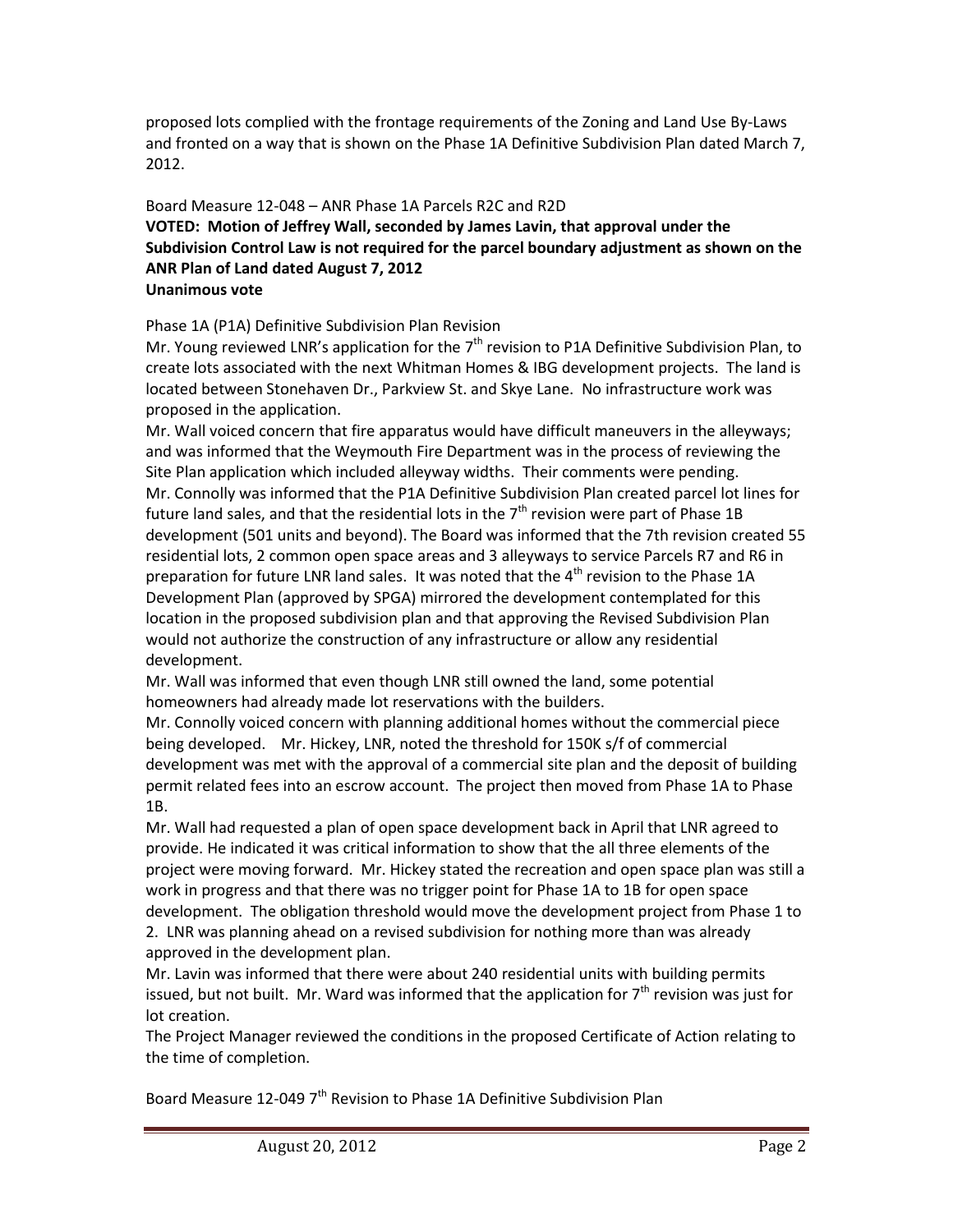**VOTED: Motion of John Ward, seconded by James Lavin, to approve, with conditions, the Revised Phase 1A Definitive Subdivision Plan dated August 15, 2012 submitted by LNR South Shore, LLC; all conditions of the approval shall be as noted in the Certificate of Action to be recorded with the Norfolk County Registry of Deeds.**

# **3-1 vote Director Connolly opposed**

#### Financials

Mr. Wilson reviewed the two financial matters presented to the Board. The Corporation's air condition unit went out of service a week ago and needed to be replaced, the source of funding would come from the sale of personal property items from clearing out the NAVY buildings. The cost for replacement and installation of a 7.5 ton condensing unit would be no greater than \$6,000.

## Board Measure 12-044 – 7.5 ton Condensing Unit

**VOTED: Motion of Jeffrey Wall, seconded by James Lavin, that the Board of Directors raise and appropriate the sum of \$6,000 from the Sale of "Town Owned Property" fund 4903 for the purpose of funding the costs associated with the replacement and installation of a 7.5 ton condensing unit as per the proposal attached to the Board Measure Unanimous vote**

The Board was also informed of the four FY12 unpaid bills totaling \$12,295.44. Discussion ensued on the \$40 monthly service charge from South Shore Savings Bank. The CEO noted the Corporation set up deposit accounts with the Community Banks in each of the Host towns and intended to remove all funds from South Shore Savings. The Community Banks waived the monthly service fees, South Shore Savings has not.

## Board Measure 12-051 – FY12 Unpaid Bills

**VOTED: Motion of Jeffrey Wall, seconded by James Lavin, that the Board of Directors transfer the sum of \$12,295.44 from the Reserve Fund (Program 132) to line item 1136730.578107 for the purpose of paying the following FY12 Unpaid Bills: South Shore Savings \$40.00, ADP \$64.40, Town of Weymouth \$8,691.04, Malloy, Lynch, Bienvenue, LLP \$3,500**

#### **Unanimous vote**

## LNR Event – October 13, 2012

The Board was informed that LNR was sponsoring another Fall Festival in the SouthField Highlands neighborhood similar to last year's event and requested a one day wine and malt beverage license. The CEO recommended approval.

**VOTED: Motion of James Lavin, seconded by John Ward, as per M.G.L. Chapter 138 and the rules made thereunder, and section 37, sub-section 6 (w) of Chapter 303 of the Acts of 2008, Tricia Bruno d/b/a LNR South Shore LLC is hereby granted a one day license to sell, store, pour and consume Wine and Malt Beverages on October 13, 2012 between the hours of 11AM and 3PM for the Southfield Fall Festival Unanimous vote**

#### **Minutes**

**VOTED: Motion of John Ward, seconded by James Lavin to approve the minutes of the Board of Directors meeting held on June 20, 2012**

**3-0-1 vote Director Walls abstained**